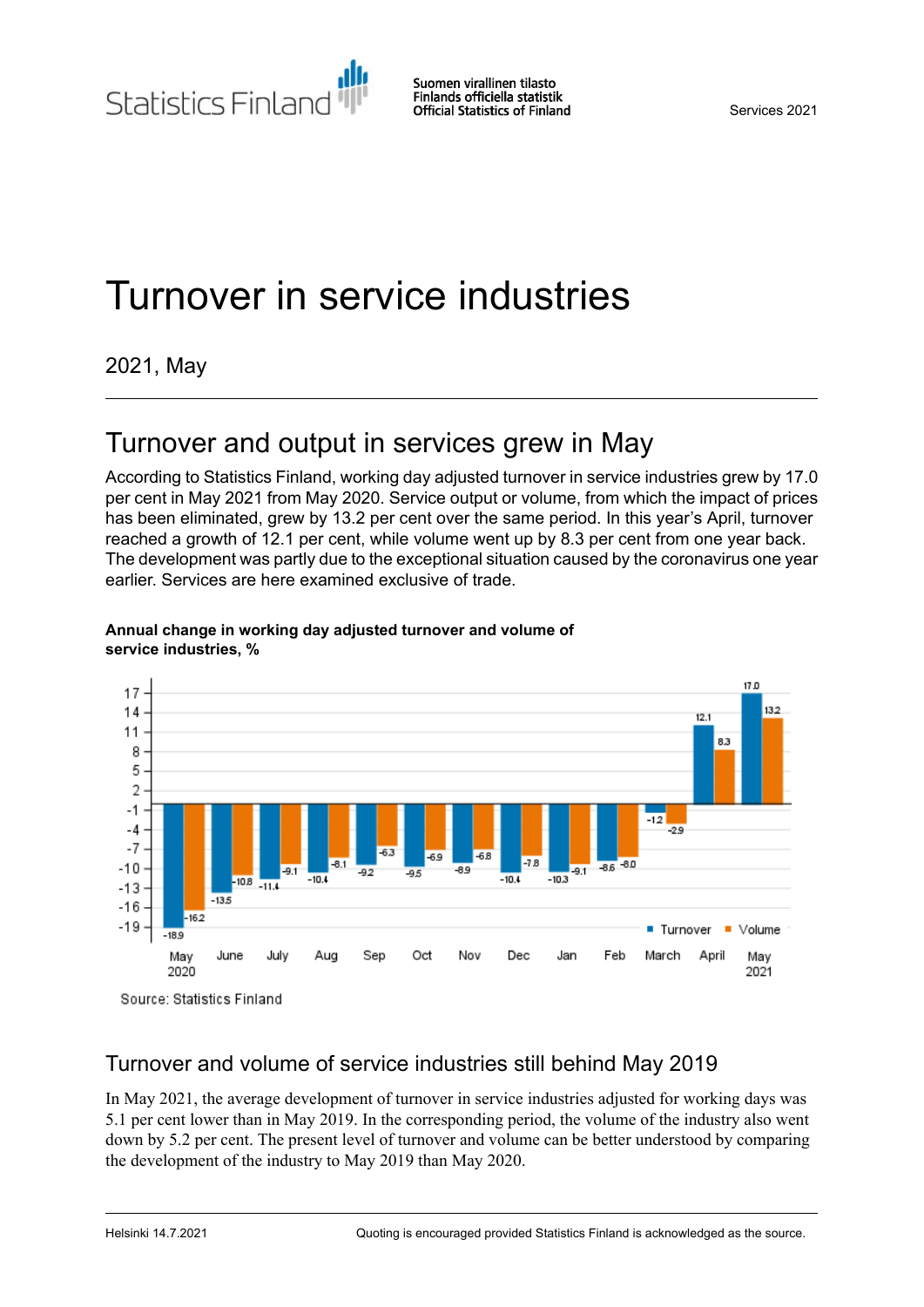Among the main service industries, turnover grew most in May 2021 in accommodation and food service activities, where working day adjusted turnover increased by 95.9 per cent and volume by 92.2 per cent from the previous year. The brisk development was caused by the exceptionally large plunge in the industry's turnover experienced one year previously. Compared with two years ago, turnover adjusted for working days still fell by 28.8 per cent in accommodation and food service activities in May 2021. In the corresponding period, volume adjusted for working days fell by 30.7 per cent in the same industry.

In May 2021, working day adjusted turnover in other service activities grew by 21.9 per cent year-on-year. Compared with May two years ago, the turnover of the industry decreased by 1.0 per cent in May 2021. The industry of arts, entertainment and recreation grew by 21.6 per cent from May 2020. Correspondingly, the turnover of the industry fell by 32.5 per cent in May 2021 from May 2019.

In transportation and storage, working day adjusted turnover grew by 13.3 per cent from May 2020 while the volume of the industry was growing by 5.9 per cent over the same period. Compared with May 2019, the turnover of the industry fell by 20.2 per cent and volume by 22.6 per cent.

In other main service industries, the development did not differ as much as in the above-mentioned industries in 2020. In May 2021, working day adjusted turnover in administrative and support service activities grew by 19.8 per cent and volume by 14.0 per cent from one year back. Over the same period, working day adjusted turnover in professional, scientific and technical activities increased by 17.4 per cent and volume by 16.7 per cent. Working day adjusted turnover in real estate activities went up by 9.7 per cent and volume by 8.3 per cent from May 2020. In May 2021, working day adjusted turnover in information and communication activities grew by 9.5 per cent from May 2020 while volume rose by 9.3 per cent over the same period.

#### **Annual change in working day adjusted turnover and volume of service industries, May 2021, % (TOL 2008)**



Source: Statistics Finland

### Turnover and output grew from the previous month

Seasonally adjusted turnover in service industries rose by 2.0 per cent in May 2021 compared with April. The output of services, from which the impact of prices has been eliminated, grew by 2.1 per cent over the same period. In April of 2021, turnover grew by 1.4 per cent from March, while volume was up by 0.9 per cent.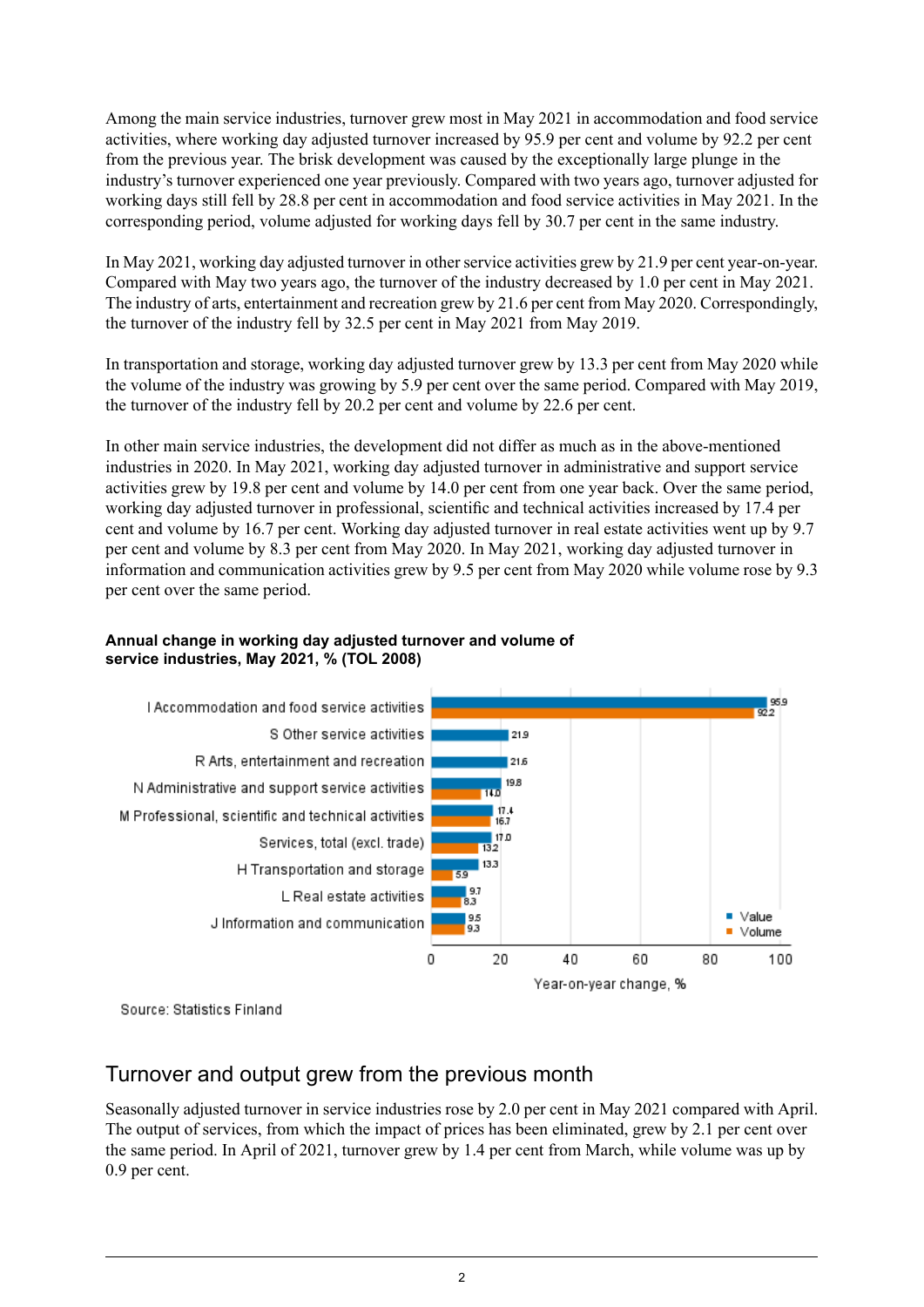#### **Change in seasonally adjusted turnover and volume from the previous month of service industries, %**



The data for the latest month are preliminary and are released at a delay of around six weeks. The data may become significantly revised particularly on more detailed industry levels in coming months. The volume of service industries is calculated by eliminating the effect of price changes from the turnover index.

The factors caused by the variation in the number of weekdays are taken into account in adjustment for working days. This meanstaking into consideration the lengths of months, different weekdays and holidays. In addition, seasonal variation is eliminated from seasonally adjusted series, on account of which it makes sense to compare observations of two successive months as well.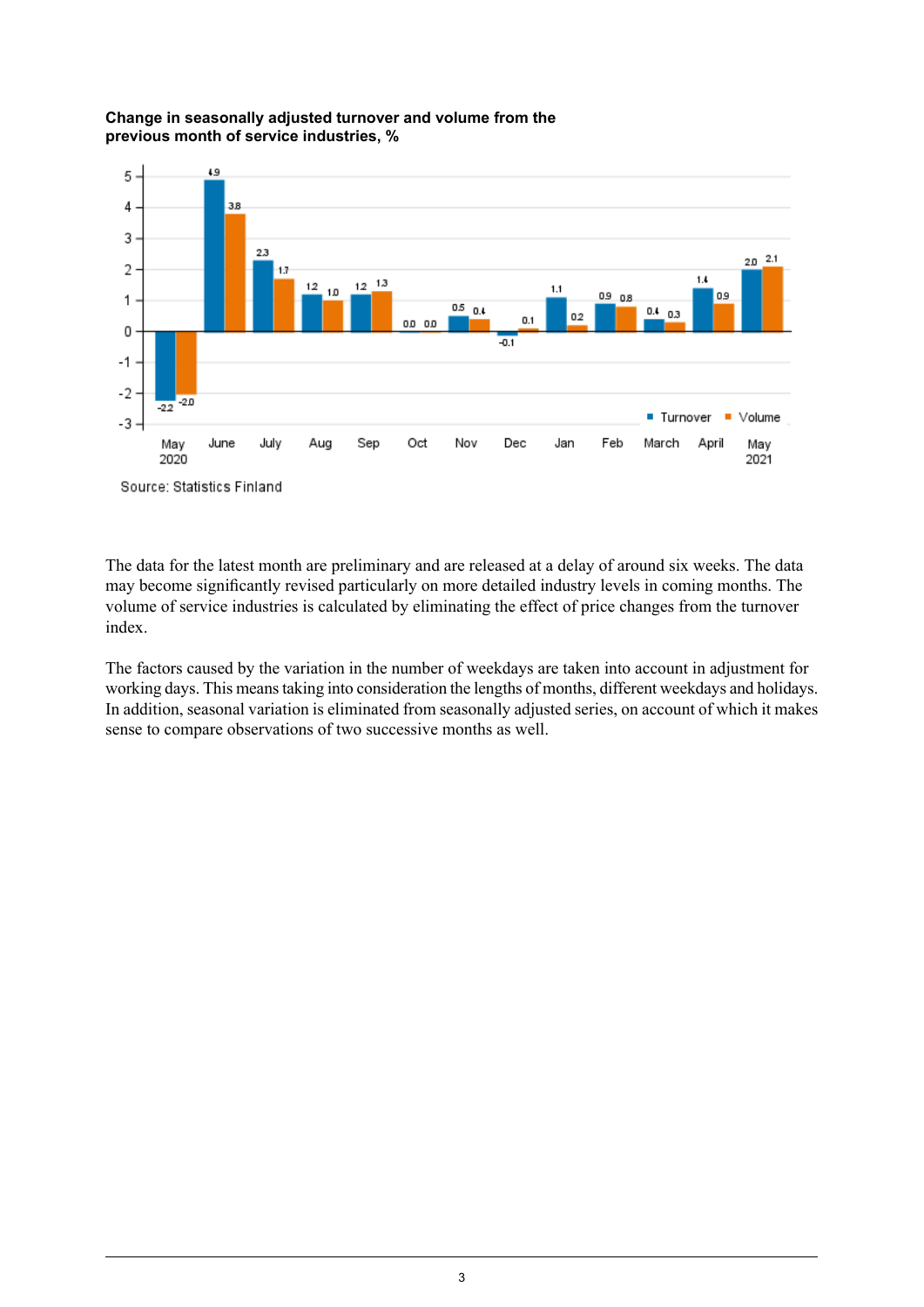## **Contents**

## **Tables**

### **Appendix tables**

| Appendix table 1. Annual change in working day adjusted turnover and volume in sectors of services, % (TOL |
|------------------------------------------------------------------------------------------------------------|
|                                                                                                            |

## Figures

### **Appendix figures**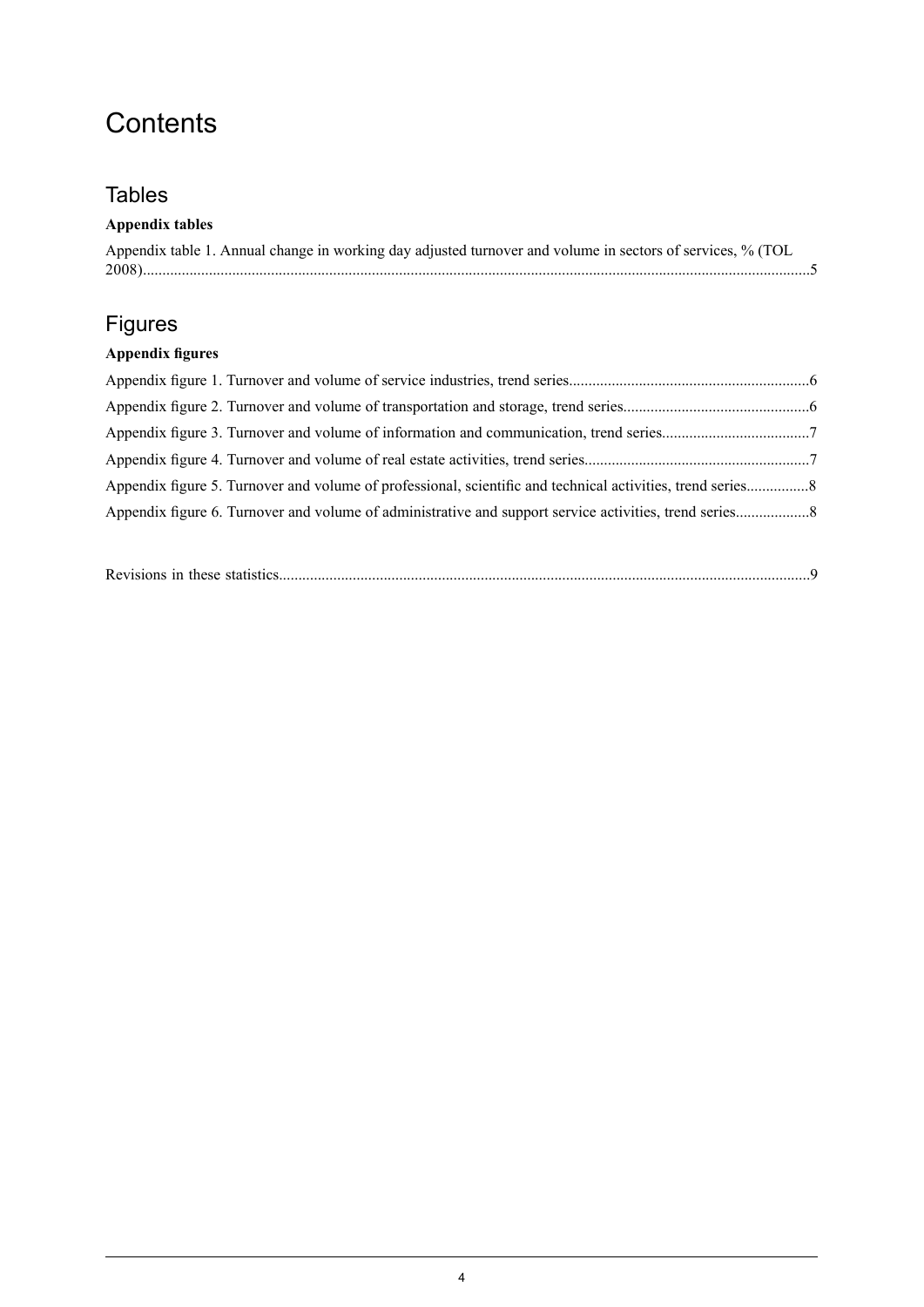## Appendix tables

#### <span id="page-4-0"></span>**Appendix table 1. Annual change in working day adjusted turnover and volume in sectors of services, % (TOL 2008)**

|                                                           |          | Year-on-year change by three-month period, $\%$ <sup>1)</sup> |         |                                                  | Cumulative<br>year-on-year<br>change, % <sup>1)</sup> | Year-on-year<br>change in the<br>latest month, $\%^{1}$ |         |
|-----------------------------------------------------------|----------|---------------------------------------------------------------|---------|--------------------------------------------------|-------------------------------------------------------|---------------------------------------------------------|---------|
|                                                           |          |                                                               |         | 06-08/2020 09-11/2020 12/2020-02/2021 03-05/2021 |                                                       | 01-05/2021                                              | 05/2021 |
| <b>HIJLMNRS Other</b><br>service activities total         | Turnover | $-11.8$                                                       | $-9.2$  | $-9.9$                                           | 8.8                                                   | 1.1                                                     | 17.0    |
|                                                           | Volume   | $-9.3$                                                        | $-6.6$  | $-8.3$                                           | 5.8                                                   | $-0.1$                                                  | 13.2    |
| H Transportation and                                      | Turnover | $-25.6$                                                       | $-21.2$ | $-19.9$                                          | 7.1                                                   | $-4.1$                                                  | 13.3    |
| storage                                                   | Volume   | $-22.3$                                                       | $-17.0$ | $-19.8$                                          | 0.8                                                   | $-7.8$                                                  | 5.9     |
| I Accommodation                                           | Turnover | $-20.5$                                                       | $-29.4$ | $-38.7$                                          | 31.5                                                  | $-8.9$                                                  | 95.9    |
| and food service<br>activities                            | Volume   | $-20.3$                                                       | $-29.3$ | $-39.8$                                          | 29.7                                                  | $-11.0$                                                 | 92.2    |
| J Information and                                         | Turnover | 1.2                                                           | 2.4     | 2.6                                              | 6.5                                                   | 5.0                                                     | 9.5     |
| communication                                             | Volume   | 3.1                                                           | 4.4     | 3.5                                              | 6.4                                                   | 5.6                                                     | 9.3     |
| L=68 Real estate                                          | Turnover | 1.3                                                           | 0.0     | 1.4                                              | 7.6                                                   | 4.9                                                     | 9.7     |
| activities                                                | Volume   | 0.2                                                           | $-0.8$  | 0.4                                              | 6.3                                                   | 3.5                                                     | 8.3     |
| M Professional,<br>scientific and<br>technical activities | Turnover | $-6.8$                                                        | $-1.0$  | $-1.6$                                           | 8.8                                                   | 4.9                                                     | 17.4    |
|                                                           | Volume   | $-5.9$                                                        | $-1.0$  | $-1.1$                                           | 8.0                                                   | 3.9                                                     | 16.7    |
| N Administrative and<br>support services<br>activities    | Turnover | $-10.9$                                                       | $-9.5$  | $-12.2$                                          | 10.5                                                  | 1.0                                                     | 19.8    |
|                                                           | Volume   | $-8.8$                                                        | $-7.4$  | $-9.3$                                           | 6.7                                                   | 0.5                                                     | 14.0    |
| R Arts, entertainment Turnover<br>and recreation          |          | $-29.9$                                                       | $-19.7$ | $-30.2$                                          | 3.8                                                   | $-13.3$                                                 | 21.6    |
| S Other service<br>activities                             | Turnover | $-6.7$                                                        | $-4.3$  | $-7.4$                                           | 15.3                                                  | 5.5                                                     | 21.9    |

1) Year-on-year change compares the value for an examined time period to the value for the corresponding time period twelve months back.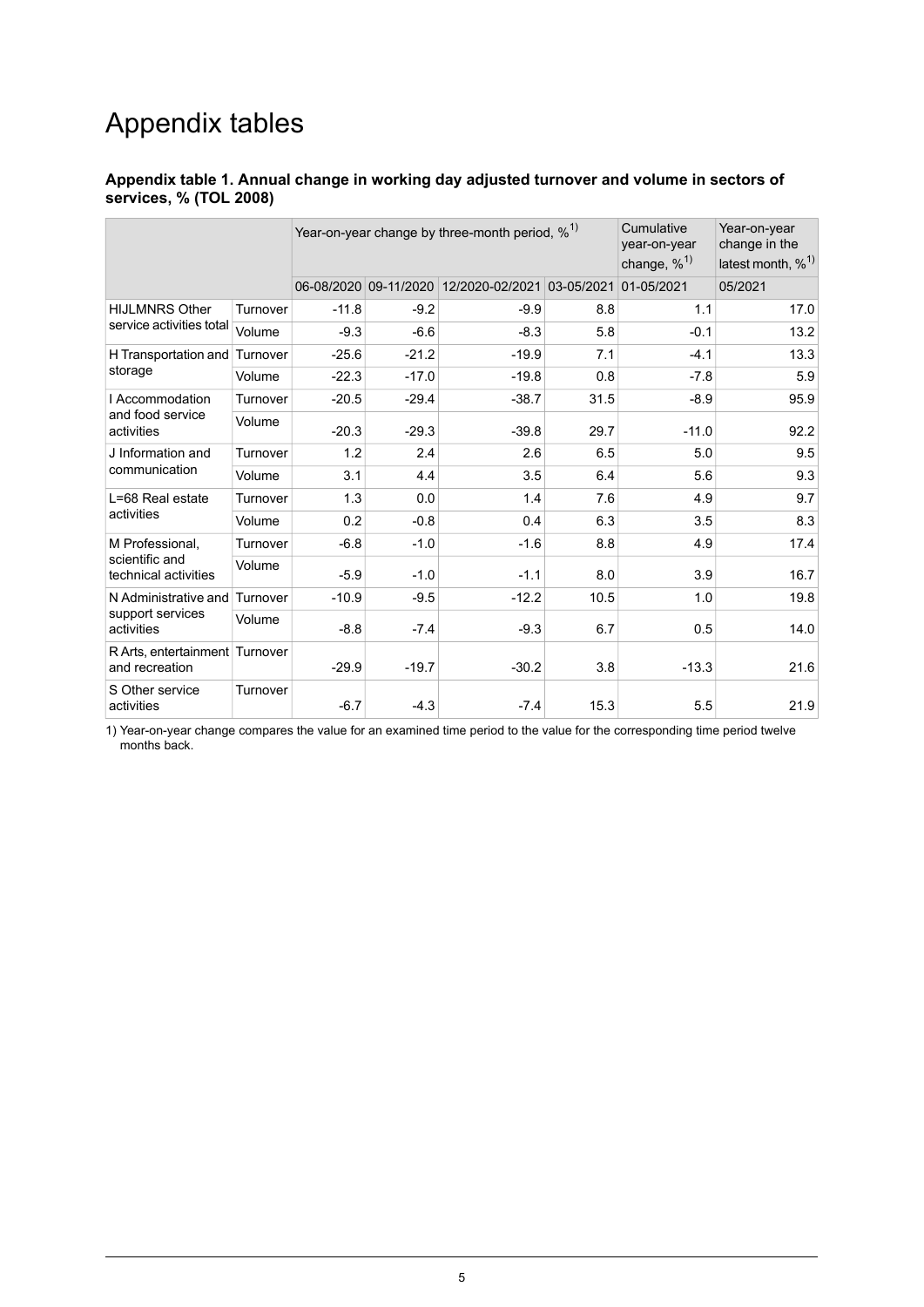## Appendix figures



<span id="page-5-0"></span>**Appendix figure 1. Turnover and volume of service industries, trend series**

<span id="page-5-1"></span>Source: Statistics Finland



**Appendix figure 2. Turnover and volume of transportation and storage, trend series**

Source: Statistics Finland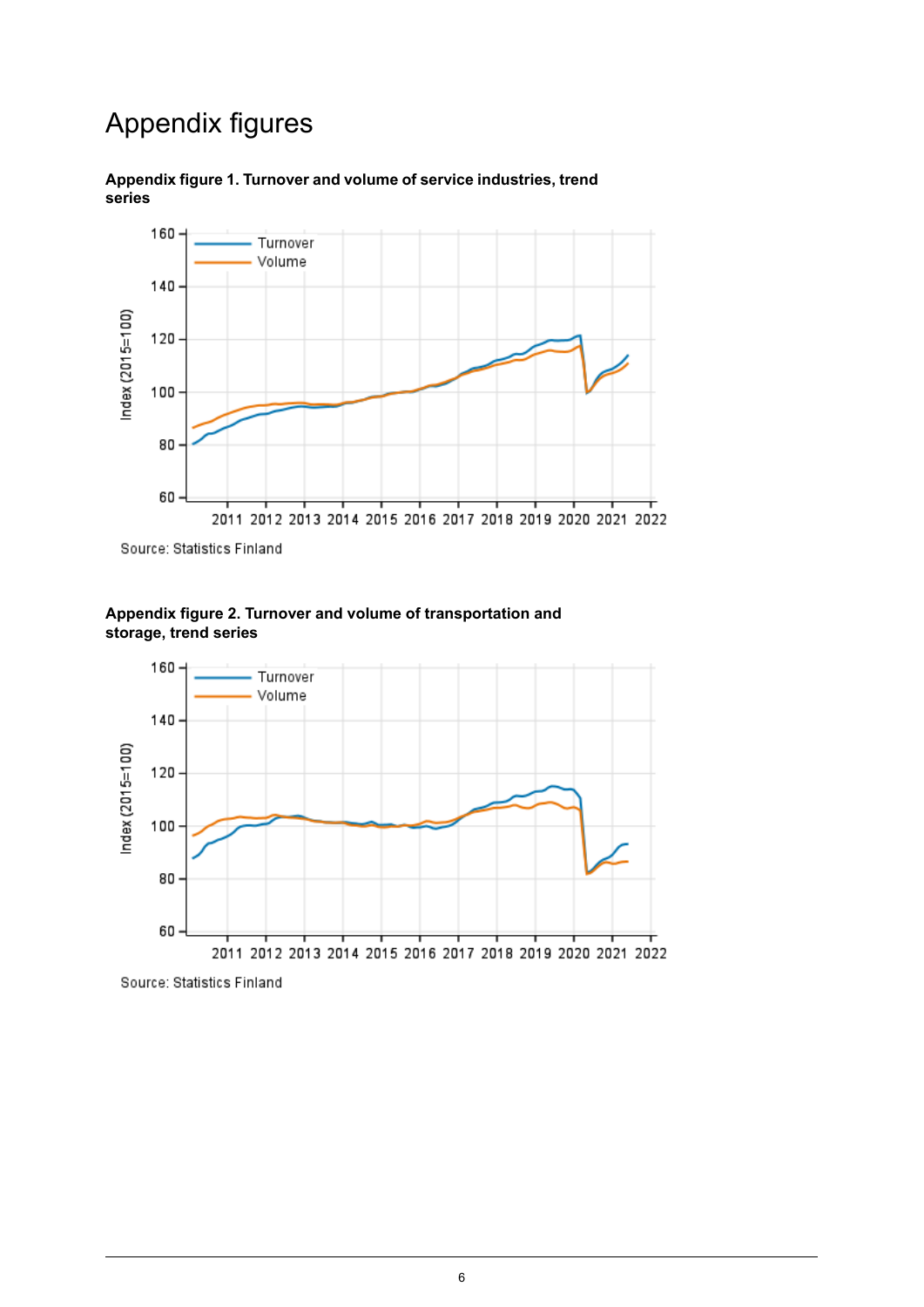#### <span id="page-6-0"></span>**Appendix figure 3. Turnover and volume of information and communication, trend series**



<span id="page-6-1"></span>Source: Statistics Finland

#### **Appendix figure 4. Turnover and volume of real estate activities, trend series**



Source: Statistics Finland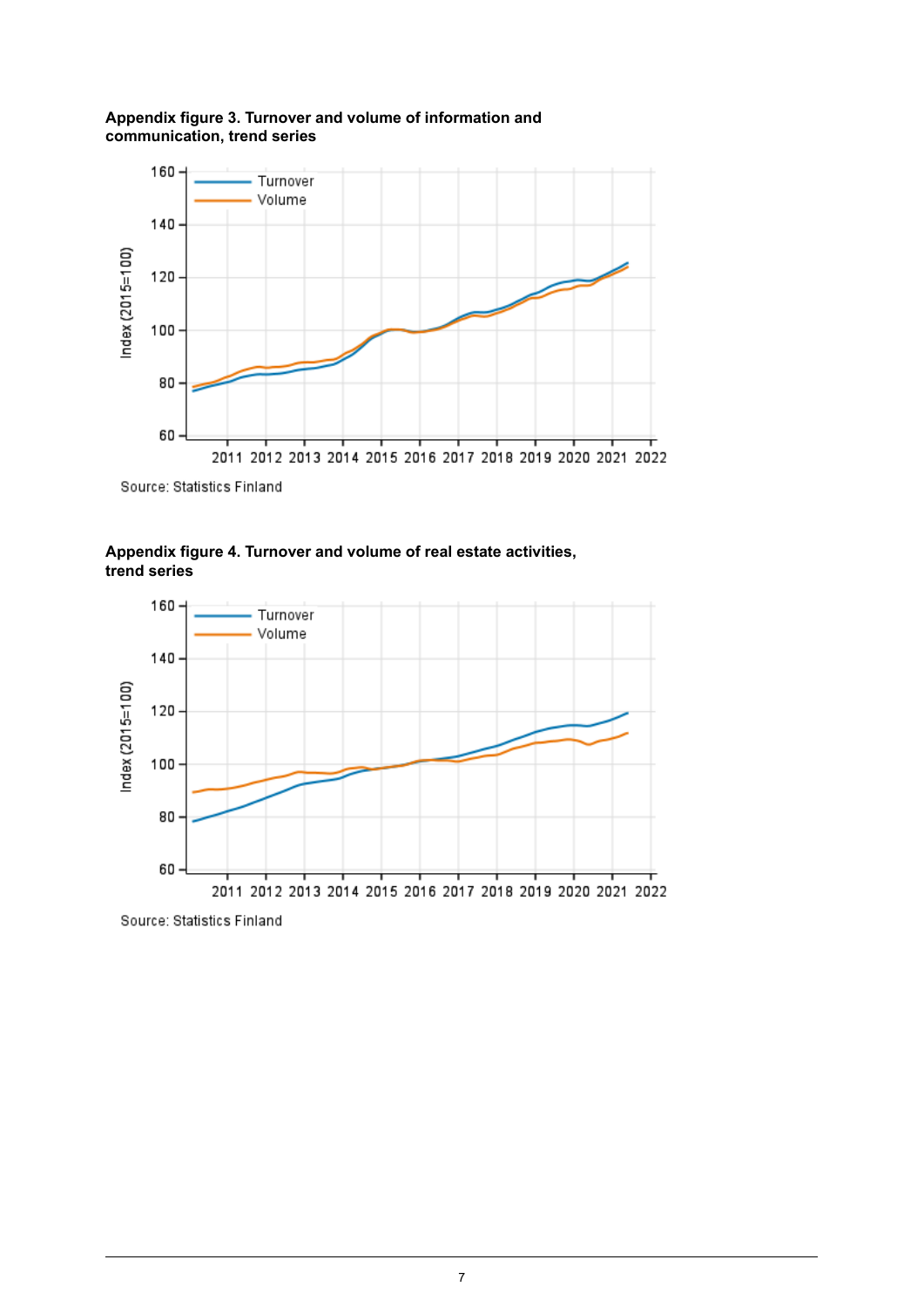<span id="page-7-0"></span>



<span id="page-7-1"></span>Source: Statistics Finland





Source: Statistics Finland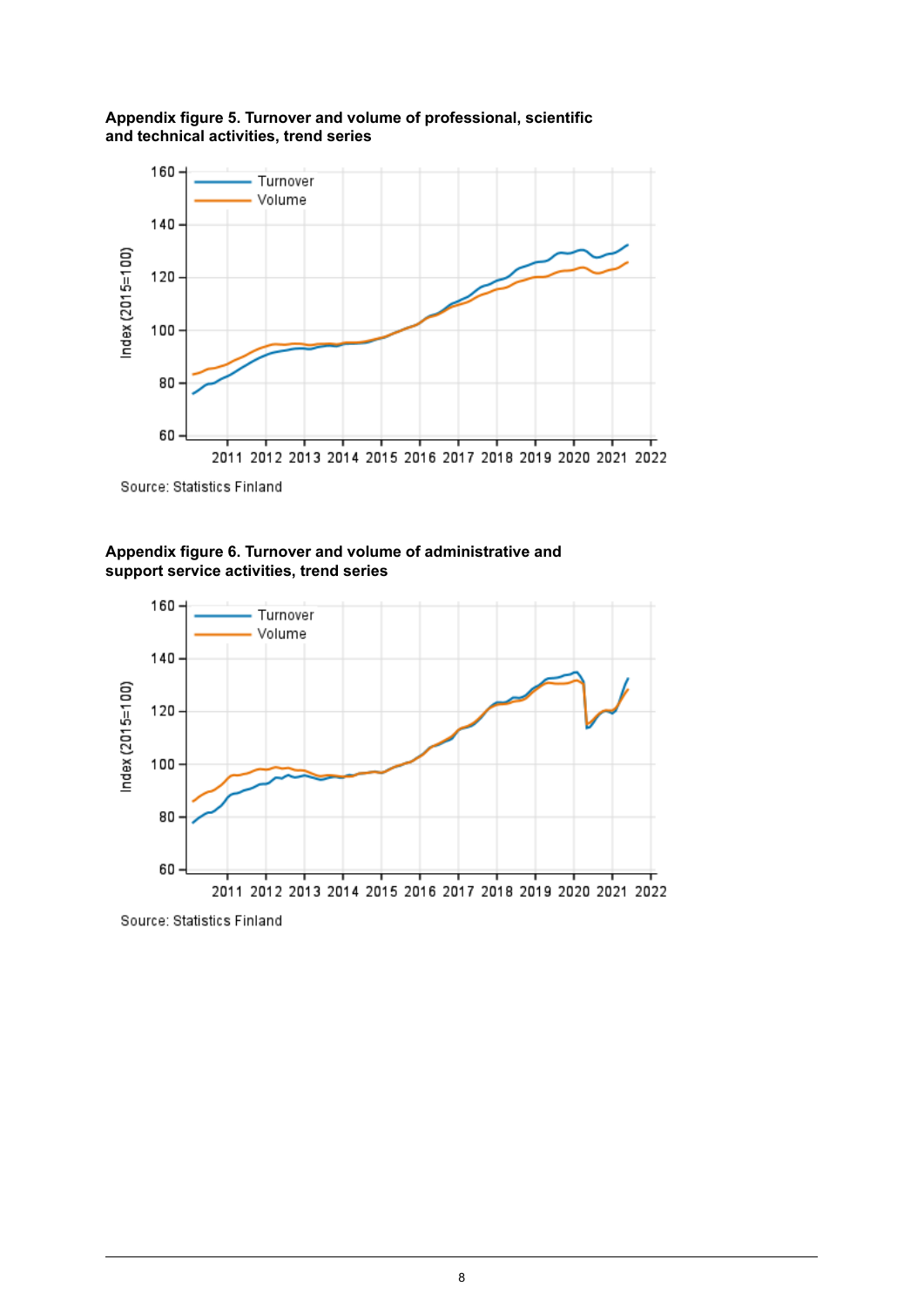## <span id="page-8-0"></span>Revisions in these statistics

The data of the statistics have become revised according to the table below. For more information about data revisions, see Section 3 of the quality description (only in Finnish).

| Industry / Reference period                          |         | Year-on-year change,% |                                         | Revision, percentage point |
|------------------------------------------------------|---------|-----------------------|-----------------------------------------|----------------------------|
|                                                      |         |                       | 1st release Latest release (2021-07-14) |                            |
| <b>HIJLMNRS</b><br>Other service<br>activities total | 12/2020 | $-10.8$               | -10.4                                   | 0.4                        |
|                                                      | 01/2021 | $-10.5$               | $-10.3$                                 | 0.2                        |
|                                                      | 02/2021 | $-8.4$                | $-8.6$                                  | $-0.2$                     |
|                                                      | 03/2021 | $-3.8$                | $-1.2$                                  | 2.6                        |
|                                                      | 04/2021 | 12.2                  | 12.1                                    | $-0.1$                     |
| H Transportation<br>and storage                      | 12/2020 | $-20.8$               | $-22.4$                                 | $-1.6$                     |
|                                                      | 01/2021 | $-22.1$               | $-21.3$                                 | 0.8                        |
|                                                      | 02/2021 | $-16.2$               | $-15.5$                                 | 0.7                        |
|                                                      | 03/2021 | $-6.7$                | $-3.5$                                  | 3.2                        |
|                                                      | 04/2021 | 12.5                  | 13.4                                    | 0.9                        |
| I.                                                   | 12/2020 | $-49.0$               | $-40.1$                                 | 8.9                        |
| Accommodation<br>and food service                    | 01/2021 | $-38.8$               | $-38.5$                                 | 0.3                        |
| activities                                           | 02/2021 | $-37.9$               | $-37.3$                                 | 0.6                        |
|                                                      | 03/2021 | $-30.7$               | $-23.7$                                 | 7.0                        |
|                                                      | 04/2021 | 63.7                  | 72.0                                    | 8.3                        |
| J Information                                        | 12/2020 | 2.9                   | 2.5                                     | $-0.4$                     |
| and                                                  | 01/2021 | 2.1                   | 3.3                                     | 1.2                        |
| communication                                        | 02/2021 | 2.8                   | 1.9                                     | $-0.9$                     |
|                                                      | 03/2021 | 3.1                   | 5.3                                     | 2.2                        |
|                                                      | 04/2021 | 6.1                   | 4.8                                     | $-1.3$                     |
| L=68 Real                                            | 12/2020 | 0.0                   | 2.3                                     | 2.3                        |
| estate activities                                    | 01/2021 | 2.8                   | 2.0                                     | -0.8                       |
|                                                      | 02/2021 | 0.9                   | $-0.3$                                  | $-1.2$                     |
|                                                      | 03/2021 | 2.2                   | 3.4                                     | 1.2                        |
|                                                      | 04/2021 | 7.6                   | 10.1                                    | 2.5                        |
| M Professional,                                      | 12/2020 | $-1.7$                | $-1.9$                                  | $-0.2$                     |
| scientific and<br>technical                          | 01/2021 | $-0.7$                | $-2.4$                                  | $-1.7$                     |
| activities                                           | 02/2021 | 1.1                   | $-0.1$                                  | $-1.2$                     |
|                                                      | 03/2021 | $-3.1$                | $-1.7$                                  | 1.4                        |
|                                                      | 04/2021 | 12.3                  | 11.9                                    | $-0.4$                     |
| N Administrative                                     | 12/2020 | $-11.0$               | $-12.8$                                 | $-1.8$                     |
| and support<br>services<br>activities                | 01/2021 | $-13.3$               | $-13.1$                                 | 0.2                        |
|                                                      | 02/2021 | $-11.5$               | $-10.7$                                 | 0.8                        |
|                                                      | 03/2021 | $-4.5$                | $-1.6$                                  | 2.9                        |
|                                                      | 04/2021 | 14.7                  | 15.0                                    | 0.3                        |
| R Arts,                                              | 12/2020 | $-32.3$               | $-32.1$                                 | 0.2                        |
| entertainment                                        | 01/2021 | $-28.5$               | $-31.9$                                 | $-3.4$                     |
| and recreation                                       | 02/2021 | $-28.4$               | $-26.2$                                 | 2.2                        |
|                                                      | 03/2021 | $-15.2$               | $-10.7$                                 | 4.5                        |
|                                                      | 04/2021 | 18.4                  | 8.6                                     | $-9.8$                     |

### **Revision to annual changes in working day adjusted turnover in sectors of services**1)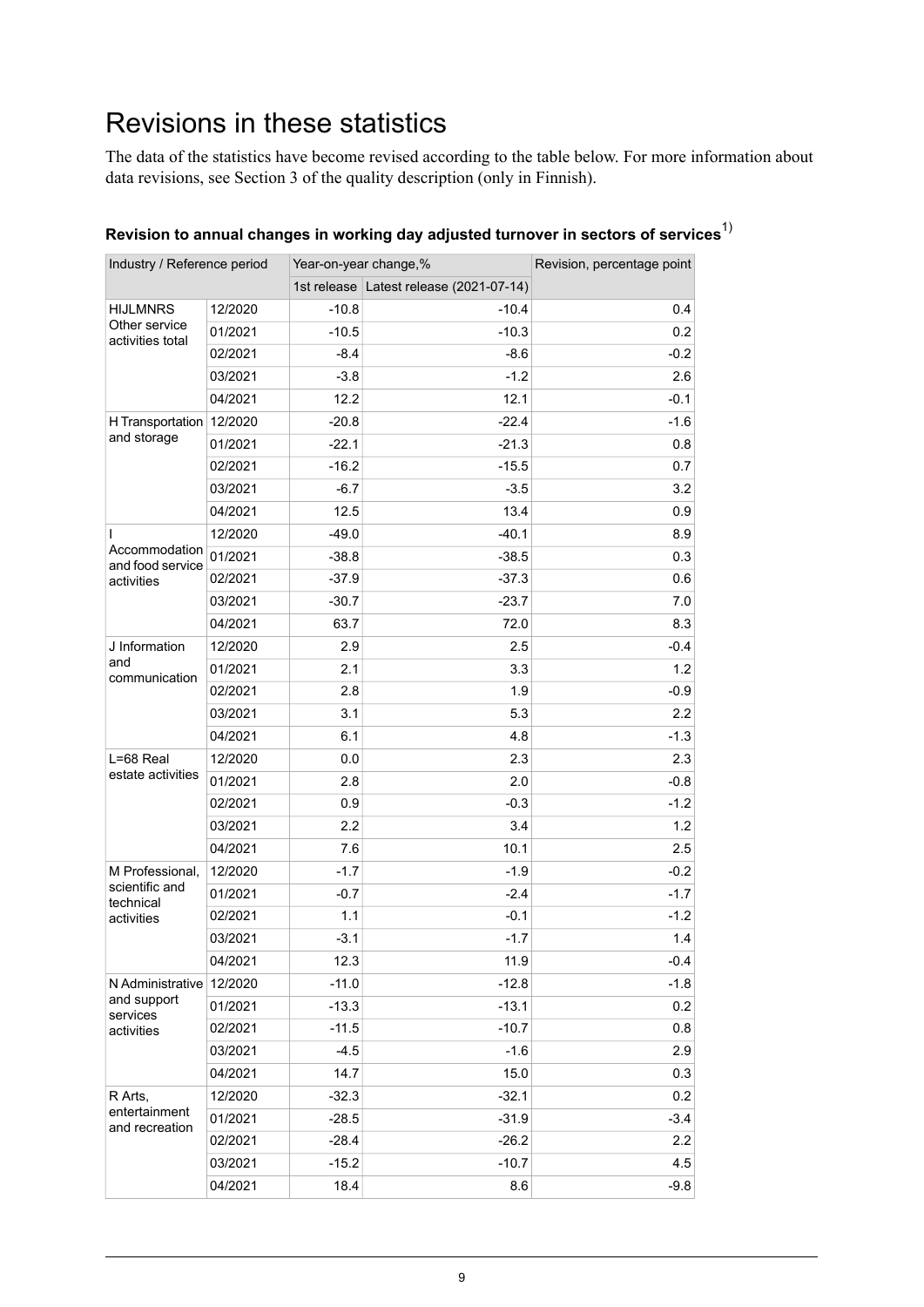| Industry / Reference period   |         |        | Year-on-year change,%                   | Revision, percentage point |
|-------------------------------|---------|--------|-----------------------------------------|----------------------------|
|                               |         |        | 1st release Latest release (2021-07-14) |                            |
| S Other service<br>activities | 12/2020 | $-9.7$ | $-7.7$                                  | 2.0                        |
|                               | 01/2021 | $-4.5$ | $-6.2$                                  | $-1.7$                     |
|                               | 02/2021 | $-6.7$ | $-8.5$                                  | $-1.8$                     |
|                               | 03/2021 | 0.7    | 4.1                                     | 3.4                        |
|                               | 04/2021 | 25.3   | 21.0                                    | $-4.3$                     |

1) The 1st release refers to the time when data for the reference period were released for the first time. The revision describes the difference of annual change percentages between the first and latest release.

#### **Revision to long-term annual changes in working day adjusted turnover in sectors of services**

| Industry                                                 | Year |        | Average <sup>1)</sup> Average for absolute values <sup>2)</sup> |
|----------------------------------------------------------|------|--------|-----------------------------------------------------------------|
| <b>HIJLMNRS Other service activities total</b>           | 2017 | $-1.0$ | 1.0                                                             |
|                                                          | 2018 | $-0.8$ | 0.8                                                             |
|                                                          | 2019 | 0.3    | 0.8                                                             |
| H Transportation and storage                             | 2017 | $-0.3$ | 0.4                                                             |
|                                                          | 2018 | $-0.8$ | 0.9                                                             |
|                                                          | 2019 | $-0.4$ | 0.6                                                             |
| I Accommodation and food service activities              | 2017 | 0.1    | 0.6                                                             |
|                                                          | 2018 | $-0.6$ | 0.6                                                             |
|                                                          | 2019 | 0.6    | 1.2                                                             |
| J Information and communication                          | 2017 | $-0.1$ | 0.7                                                             |
|                                                          | 2018 | $-0.2$ | 0.6                                                             |
|                                                          | 2019 | 0.5    | 1.5                                                             |
| L=68 Real estate activities                              | 2017 | $-2.5$ | 2.8                                                             |
|                                                          | 2018 | $-2.4$ | 2.4                                                             |
|                                                          | 2019 | $-0.2$ | 1.4                                                             |
| M Professional, scientific and technical activities 2017 |      | $-2.6$ | 2.6                                                             |
|                                                          | 2018 | $-1.5$ | 1.5                                                             |
|                                                          | 2019 | 0.2    | 1.0                                                             |
| N Administrative and support services activities         | 2017 | $-1.0$ | 1.0                                                             |
|                                                          | 2018 | $-1.0$ | 1.1                                                             |
|                                                          | 2019 | 0.6    | 0.9                                                             |
| R Arts, entertainment and recreation                     | 2017 | $-1.3$ | 2.3                                                             |
|                                                          | 2018 | 0.4    | 0.6                                                             |
|                                                          | 2019 | 3.5    | 3.5                                                             |
| S Other service activities                               | 2017 | $-0.9$ | 1.1                                                             |
|                                                          | 2018 | $-1.2$ | 1.4                                                             |
|                                                          | 2019 | 0.5    | 1.3                                                             |

1) The average have been calculated upon completion of the data for the first and last release months in the statistical reference year, when the official structural business and financial statement statistics are also published.

2) The average have been calculated from the absolute values of differences between the first and last release months in the statistical reference year, when the official structural business and financial statement statistics are also published.